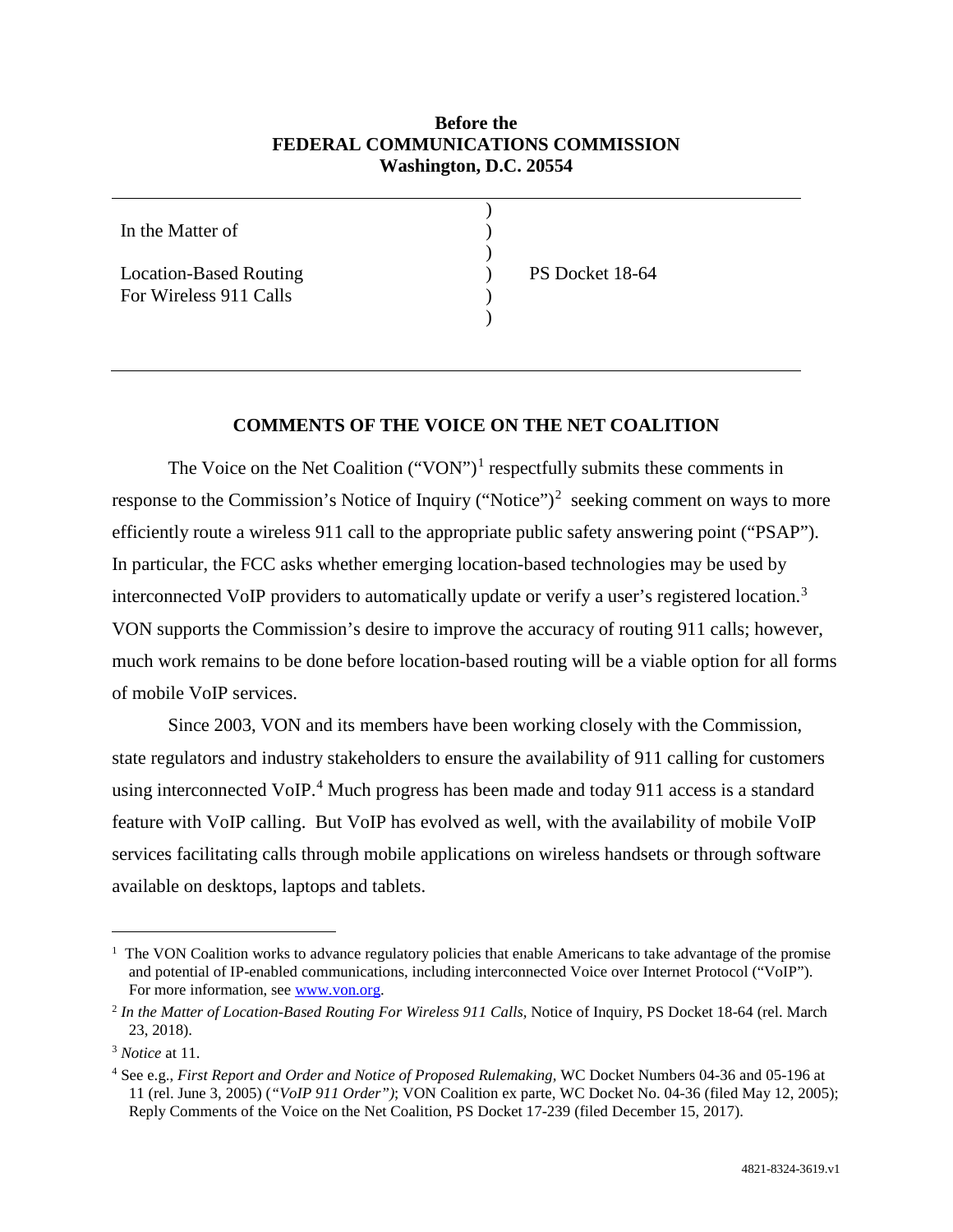Routing for mobile VoIP 911 calls may vary based on the device originating the call, the type of Internet access and the availability of a CMRS network. For example, VoIP 911 calls originating from wireless handsets will generally be routed by the subscriber's wireless carrier. If no wireless carrier network is available, or the 911 call originates from a device (such as a tablet or laptop) that may not be CMRS-enabled, the call will likely be routed by the VoIP provider's third party 911 service provider to a PSAP based on the registered location for the subscriber, in accordance with Commission requirements.<sup>5</sup>

In this proceeding, the Commission is examining whether location-based technologies may be used to provide more accurate 911 call routing by CMRS providers. Much of the discussion focuses on the recommendations found in a report issued in 2016 by the Communications Security, Reliability and Interoperability Council, which focuses primarily on wireless 911 calls.<sup>6</sup> The report does not address the specific challenges faced by interconnected VoIP providers (and their third party 911 vendors) who may not have the same access to location information as CMRS providers.

Notwithstanding the challenges, it's likely that location-based technologies will provide more accurate and timely routing information for mobile VoIP 911 calls than the required registered location.<sup>7</sup> By moving to a routing paradigm based on acquisition of a real-time location calculation, the FCC and industry standards bodies have the opportunity to significantly improve emergency calling services by routing mobile VoIP calls to a more appropriate PSAP. To the extent that location information can be used in a manner that rapidly and efficiently routes a 911 call to the most appropriate PSAP, VON believes there is great promise in leveraging these available technologies. There is much work to be done to effectuate a new emergency call routing paradigm, but the foundation is evident in the location capabilities available in the marketplace today.

<sup>6</sup> *Notice* at 7, citing Communications Security, Reliability and Interoperability Council V, Working Group 1, Evolving 911 Services, Final Report – Task 2: 911 Location-Based Routing (Sep. 2016), https://transition.fcc.gov/bureaus/pshs/advisory/csric5/WG1\_Task2\_FinalReport\_092016.docx (*CSRIC V LBR Report*).

<sup>&</sup>lt;sup>5</sup> See 47 CFR § 9.5(b)(2). While the FCC has sought comment on automatic location solutions for VoIP 911 calling, it has not required VoIP providers to implement any such solution. *Notice* at 15.

 $<sup>7</sup>$  Importantly, during this time, to VON's knowledge, there have been few publicly reported complaints or incidents</sup> related to providers not complying with VoIP 911 rules.